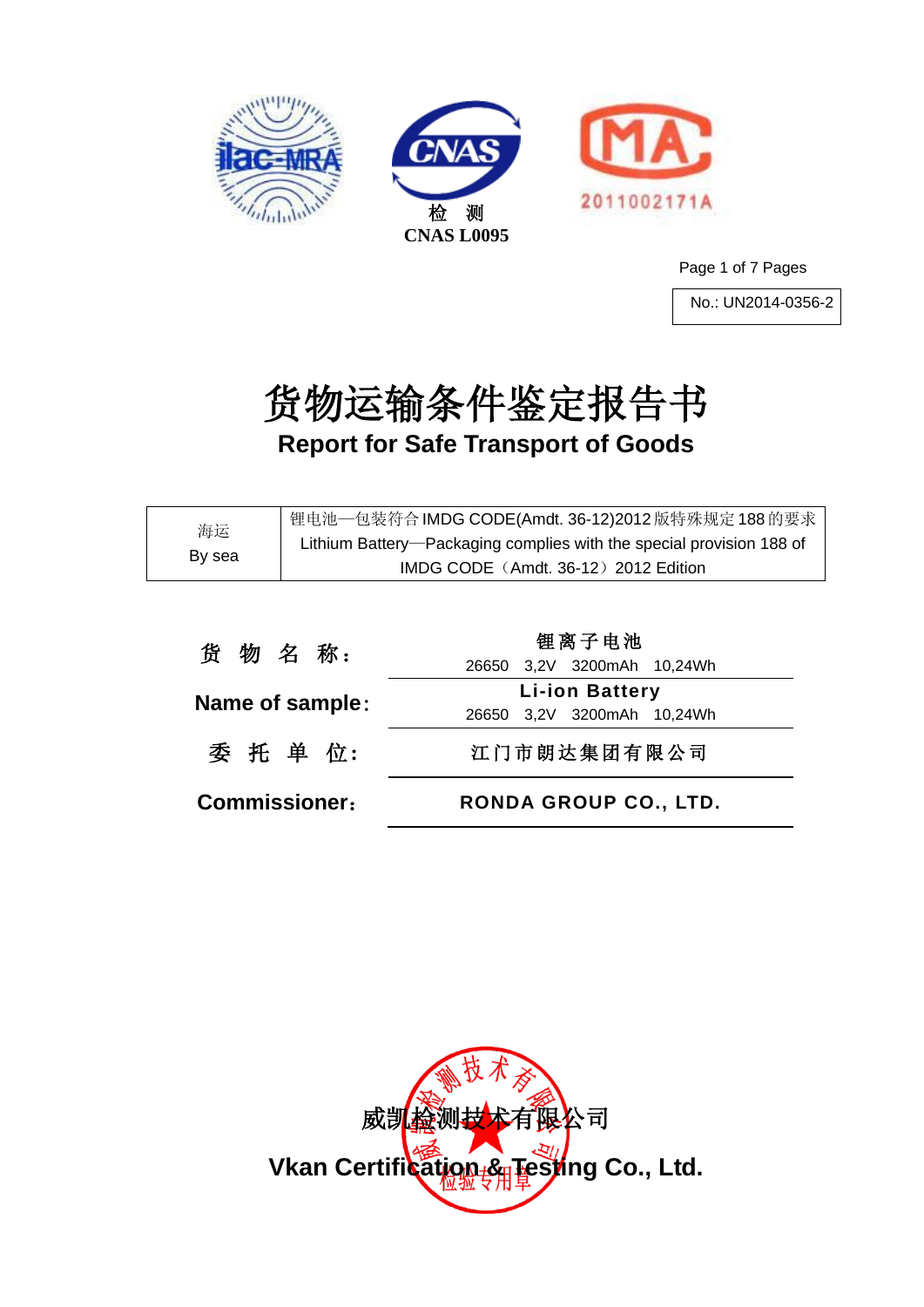# 货物运输条件鉴定报告书

Report for Safe Transport of Goods

| 样品名称                        | 锂离子电池                                                                                                                                                                                                                                                              |                                                                                                                                                                                                                                                                                                                                                                                                                                                                                                                            |  |  |
|-----------------------------|--------------------------------------------------------------------------------------------------------------------------------------------------------------------------------------------------------------------------------------------------------------------|----------------------------------------------------------------------------------------------------------------------------------------------------------------------------------------------------------------------------------------------------------------------------------------------------------------------------------------------------------------------------------------------------------------------------------------------------------------------------------------------------------------------------|--|--|
| Sample name                 | Li-ion Battery                                                                                                                                                                                                                                                     |                                                                                                                                                                                                                                                                                                                                                                                                                                                                                                                            |  |  |
| 委托单位                        | 江门市朗达集团有限公司                                                                                                                                                                                                                                                        |                                                                                                                                                                                                                                                                                                                                                                                                                                                                                                                            |  |  |
| Commissioned by             | RONDA GROUP CO., LTD.                                                                                                                                                                                                                                              |                                                                                                                                                                                                                                                                                                                                                                                                                                                                                                                            |  |  |
| 委托单位地址                      | 广东省江门市建设三路篁庄沙冲围工业区 C、D栋                                                                                                                                                                                                                                            |                                                                                                                                                                                                                                                                                                                                                                                                                                                                                                                            |  |  |
| <b>Commissioner address</b> |                                                                                                                                                                                                                                                                    | Block C&D, shachongwei Industrial Zone, Huangzhuang, Jianshe Third                                                                                                                                                                                                                                                                                                                                                                                                                                                         |  |  |
|                             | Road, Jiangmen, Guangdong, P. R. China                                                                                                                                                                                                                             |                                                                                                                                                                                                                                                                                                                                                                                                                                                                                                                            |  |  |
| 生产单位                        | 江门市朗达锂电池有限公司                                                                                                                                                                                                                                                       |                                                                                                                                                                                                                                                                                                                                                                                                                                                                                                                            |  |  |
| Manufacturer                | Jiangmen Ronda Li-ion Battery Co., Ltd.                                                                                                                                                                                                                            |                                                                                                                                                                                                                                                                                                                                                                                                                                                                                                                            |  |  |
| 生产单位地址                      | 中国广东省江门市建设三路 173 号第 3#厂房 G 座(沙冲围工业区 G 座)                                                                                                                                                                                                                           |                                                                                                                                                                                                                                                                                                                                                                                                                                                                                                                            |  |  |
| Manufacturer address        | Block G, No. 3 Factory, No. 173 of Jianshe Third Road, Jiangmen, Guangdong,                                                                                                                                                                                        |                                                                                                                                                                                                                                                                                                                                                                                                                                                                                                                            |  |  |
|                             | P.R. China                                                                                                                                                                                                                                                         |                                                                                                                                                                                                                                                                                                                                                                                                                                                                                                                            |  |  |
| 样品信息                        | 型号规格/Type                                                                                                                                                                                                                                                          | 26650<br>3,2V 3200mAh 10,24Wh                                                                                                                                                                                                                                                                                                                                                                                                                                                                                              |  |  |
| Sample information          | 外观颜色/ Appearance                                                                                                                                                                                                                                                   | 灰色/Gray                                                                                                                                                                                                                                                                                                                                                                                                                                                                                                                    |  |  |
|                             | 商标/ Trade mark                                                                                                                                                                                                                                                     | <b>RONDA</b>                                                                                                                                                                                                                                                                                                                                                                                                                                                                                                               |  |  |
| 包装件信息                       | 尺寸/Dimensions                                                                                                                                                                                                                                                      | 600 mm $\times$ 255 mm $\times$ 125 mm                                                                                                                                                                                                                                                                                                                                                                                                                                                                                     |  |  |
| Package information         | 重量/Weight                                                                                                                                                                                                                                                          | 10,0 kg                                                                                                                                                                                                                                                                                                                                                                                                                                                                                                                    |  |  |
|                             | 电池个数/ Battery number                                                                                                                                                                                                                                               | $100$ pcs                                                                                                                                                                                                                                                                                                                                                                                                                                                                                                                  |  |  |
| 鉴定日期/Inspection date        | 2013-12-18 ~ 2014-01-21                                                                                                                                                                                                                                            |                                                                                                                                                                                                                                                                                                                                                                                                                                                                                                                            |  |  |
| 报告有效期/period of validity    | 2014-12-31                                                                                                                                                                                                                                                         |                                                                                                                                                                                                                                                                                                                                                                                                                                                                                                                            |  |  |
| 鉴定依据                        |                                                                                                                                                                                                                                                                    | 国际海运危险货物运输规则,IMDG CODE(Amdt. 36-12)2012 Edition                                                                                                                                                                                                                                                                                                                                                                                                                                                                            |  |  |
| Inspection refer to         |                                                                                                                                                                                                                                                                    |                                                                                                                                                                                                                                                                                                                                                                                                                                                                                                                            |  |  |
| 鉴定结论<br>Certification       | 危险品识别: 锂离子电池(包括锂离子聚合物电池)<br>$\mathbf{1}$ .<br>polymer batteries)<br>$2_{-}$<br>包装箱能够承受 1,2 米跌落测试;<br>3.<br>The package has passed the 1,2m drop (ast $\overline{K}$<br>4.<br>可按普通货物办理。<br>(Amdt. 36-12) 2012 Edition.<br>签发日期:<br>2014-01-22<br><b>Issue Date:</b> | Hazards identification: Lithium ion batteries (including lithium ion<br>本报告所述锂聚合物电芯通过联合国《关于危险品货物运输的建议书》<br>第 38.3 节的相关测试要求, UN38.3 测试报告编号为 RZUN2014-0356<br>The lithium polymer cells listed in the report are of type proven to meet<br>the requirements of each test in the UN Manual of Tests and Criteria Part III<br>subsection 38.3, the UN38.3 test report No. is RZUN2014-0356<br>包装符合 IMDG CODE (Amdt. 36-12 <<br>2012 版特殊规念 88 的要求,<br>Packaging complies with the special provision 188 of INDG CODE<br>专用章<br> |  |  |
| 批准人:<br>Approved by:        | 审核人:<br>Reviewed by:                                                                                                                                                                                                                                               | 鉴定人:<br>Tested by:                                                                                                                                                                                                                                                                                                                                                                                                                                                                                                         |  |  |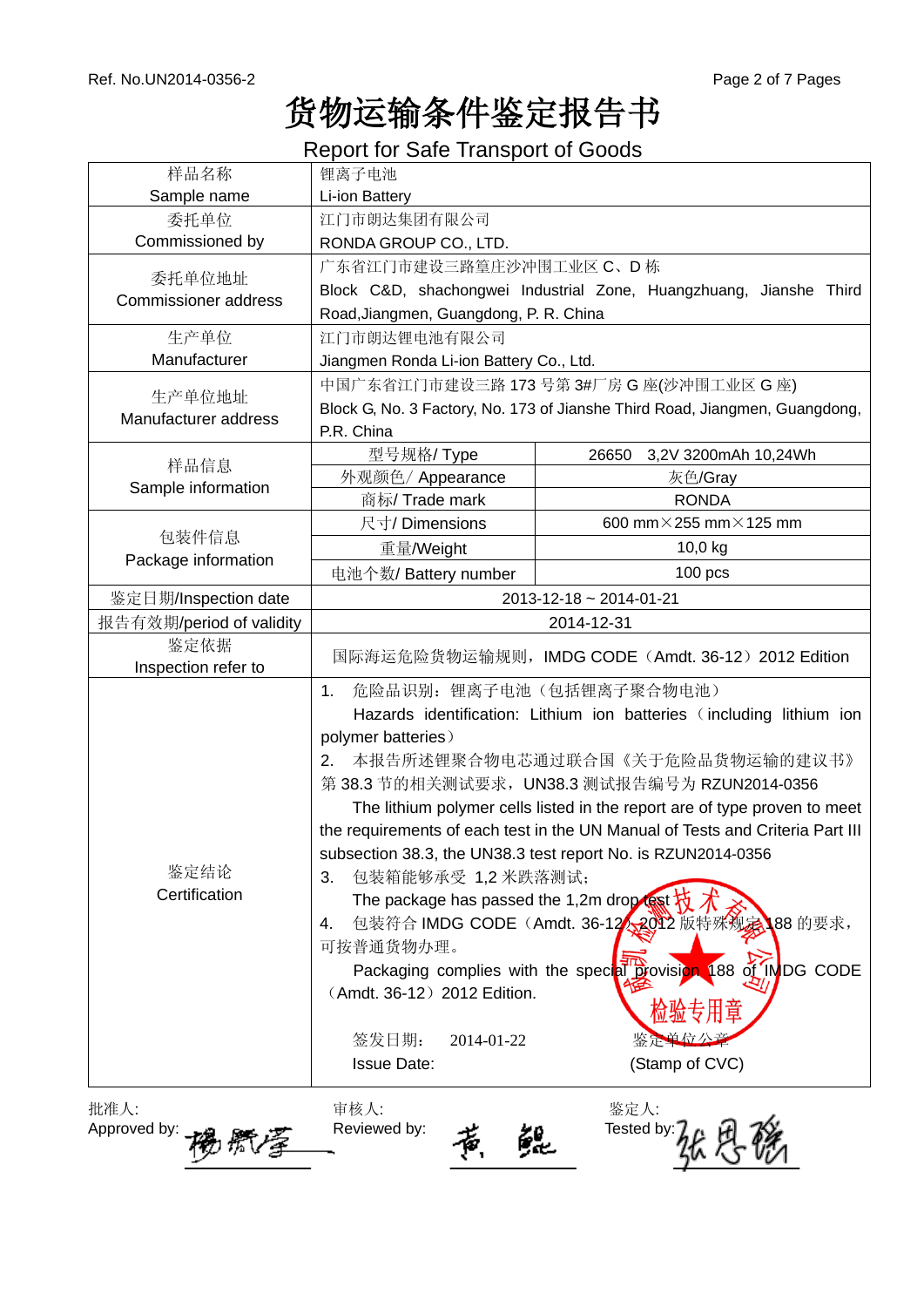| 样品描述及说明<br><b>Description and illustration</b>                                                                                                                                                                                     |                                                                                                                                                                                                                                                                                                  |  |  |  |  |
|------------------------------------------------------------------------------------------------------------------------------------------------------------------------------------------------------------------------------------|--------------------------------------------------------------------------------------------------------------------------------------------------------------------------------------------------------------------------------------------------------------------------------------------------|--|--|--|--|
| 防短路及意外启动的内部包<br>装方式<br>The<br>inner<br>0f<br>manner<br>packaging that can prevent<br>short circuits and accidental<br>operation                                                                                                    | □电池盖帽 battery cap<br>冈泡沫材料 Foam material<br>□吸塑盘 Plastic disc<br>█塑料气泡与珍珠棉 Plastic bubble and pearl cotton<br>□单一封口塑料袋 Single sealing plastic bags<br>□塑料气垫 Plastic air cushion<br>□独立小包装 Independent packaging<br>□绝缘胶带密封正负极端子 The positive and negative terminals sealed by<br>Insulating tape |  |  |  |  |
| 锂电池防止外部短路的有效<br>装置 the effective means of<br>preventing external<br>short<br>circuits                                                                                                                                              | $\sqcap$ PTC<br>□线路板 Circuit board<br>□熔断丝 fuse<br>□二极管 Diode  □极耳熔断 Extreme ear fuse<br>□端子绝缘套 Terminal insulator set<br>$\boxtimes \pi$ no                                                                                                                                                     |  |  |  |  |
| 锂电池防止反向电流的有效<br>装置 the effective means of<br>preventing reverse current<br>flow                                                                                                                                                    | □线路板 Circuit board<br>□熔断丝 fuse □PTC<br>□二极管 Diode<br>◯极耳熔断 Extreme ear fuse<br>$\boxtimes \pi$ no                                                                                                                                                                                               |  |  |  |  |
| 锂电池安全排气装置<br>safety venting device                                                                                                                                                                                                 | ⊠有 yes<br>$\Box$ 无 no                                                                                                                                                                                                                                                                            |  |  |  |  |
| 本报告所述锂电池按照《国际海运危险货物运输规则》(36-12版)2.9.4 (5)规定的质量管理体系进行制造。<br>Lithium cells and batteries listed in this report were manufactured under the quality management programme<br>as described in IMDG CODE (Amdt. 36-12) 2012 版 2.9.4 (5). |                                                                                                                                                                                                                                                                                                  |  |  |  |  |
| 备注:<br><b>Remarks:</b><br>该报告中逗号用以代替小数点。                                                                                                                                                                                           | Throughout this report a comma is used as the decimal separator.                                                                                                                                                                                                                                 |  |  |  |  |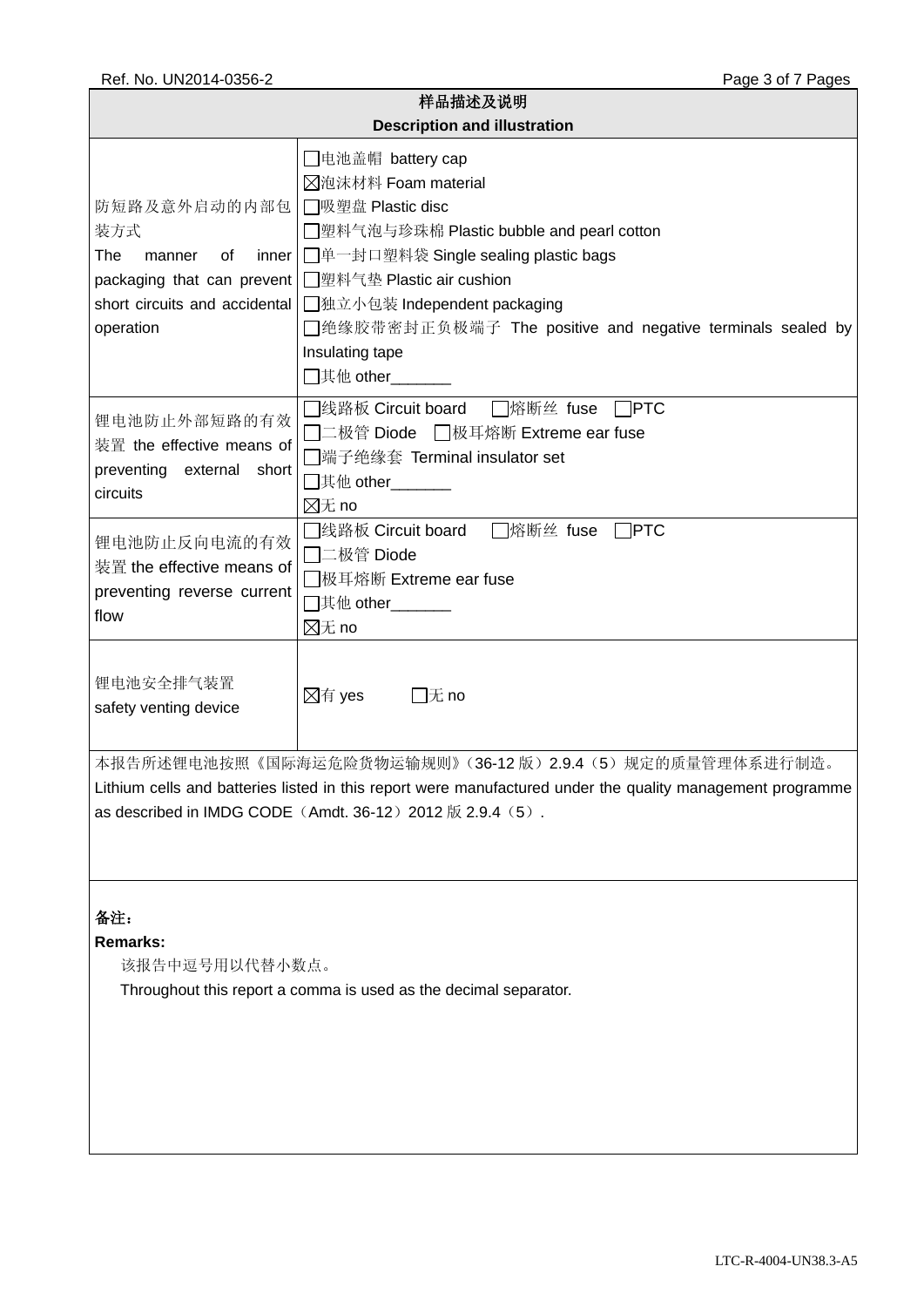Ref. No.UN2014-0356-2 Page 4 of 7 Pages

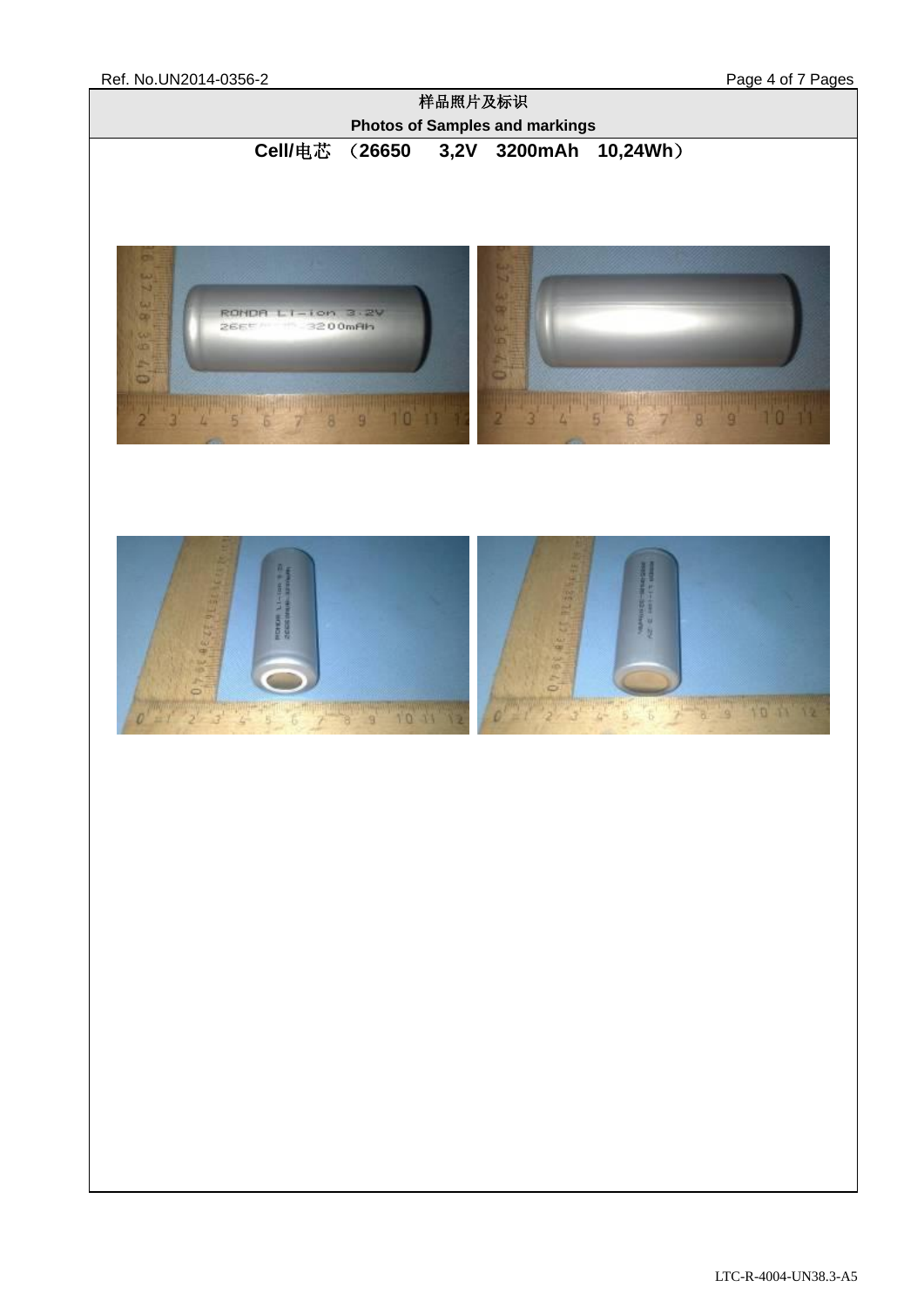#### 样品包装照片及其标识 **Photos of Packages and Label** 包装箱**/ Package**

## 测试前**/ Before Test:**



## 测试后**/ After Test:**



标识**/Mark**:

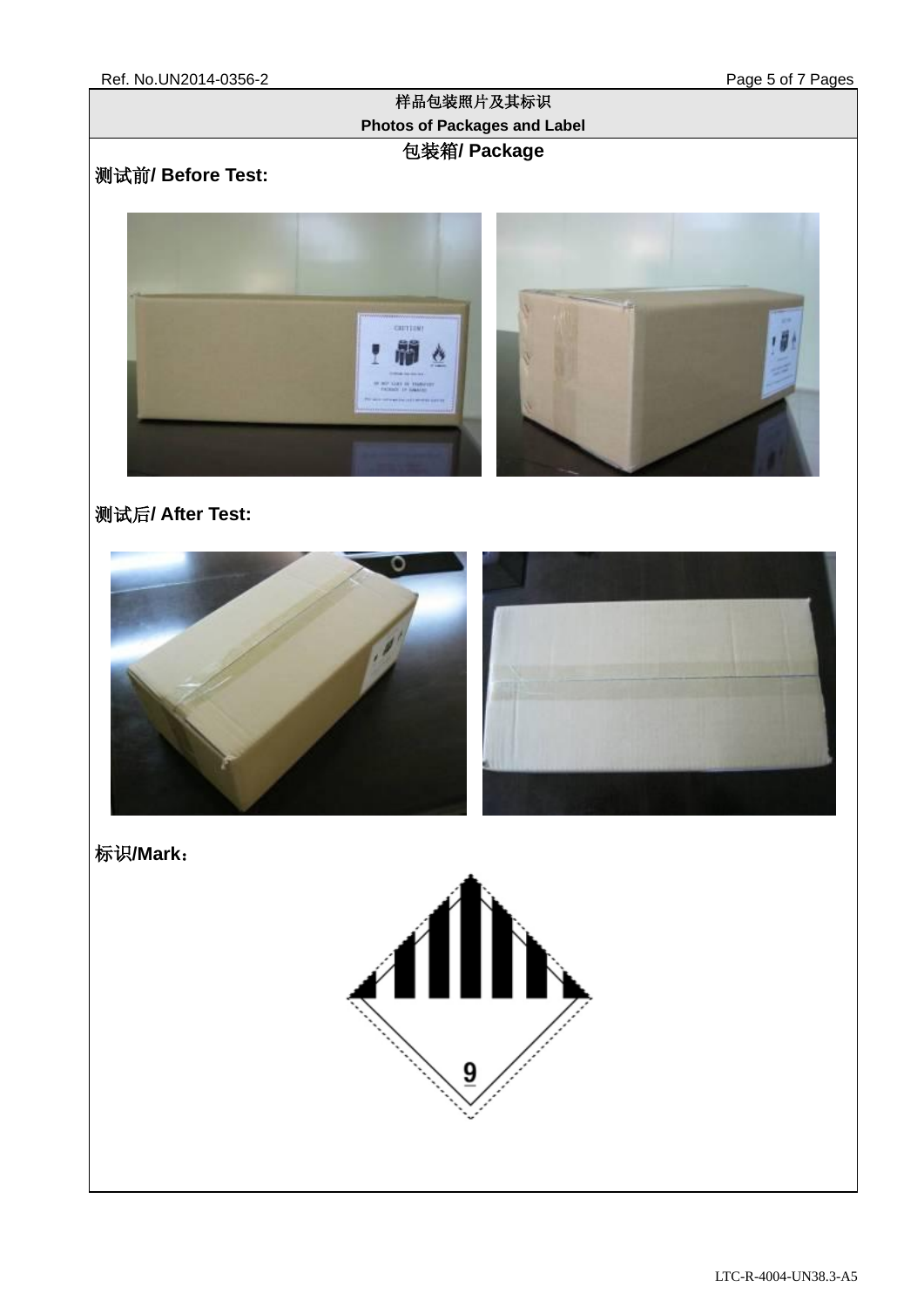| 章节<br><b>Clause</b> | 标准要求<br><b>Requirements</b>                                                                                                                                                                                                                                                                                                                                                                                                                                                                                                                                                                                                                                                                                                                                                                                                                                                                                                                                                                                                                                                                                                                         |                                  | 测试结果<br><b>Result</b>                                                                                                                                                                        | 判定<br><b>Verdict</b> |
|---------------------|-----------------------------------------------------------------------------------------------------------------------------------------------------------------------------------------------------------------------------------------------------------------------------------------------------------------------------------------------------------------------------------------------------------------------------------------------------------------------------------------------------------------------------------------------------------------------------------------------------------------------------------------------------------------------------------------------------------------------------------------------------------------------------------------------------------------------------------------------------------------------------------------------------------------------------------------------------------------------------------------------------------------------------------------------------------------------------------------------------------------------------------------------------|----------------------------------|----------------------------------------------------------------------------------------------------------------------------------------------------------------------------------------------|----------------------|
| 1                   | 1,2 米跌落测试/1,2m Drop test                                                                                                                                                                                                                                                                                                                                                                                                                                                                                                                                                                                                                                                                                                                                                                                                                                                                                                                                                                                                                                                                                                                            |                                  |                                                                                                                                                                                              | P                    |
|                     | 测试步骤/Test procedure                                                                                                                                                                                                                                                                                                                                                                                                                                                                                                                                                                                                                                                                                                                                                                                                                                                                                                                                                                                                                                                                                                                                 |                                  |                                                                                                                                                                                              |                      |
|                     | 电池包装件从 1,2 米跌落/ The package of batteries is dropped from 1,2m                                                                                                                                                                                                                                                                                                                                                                                                                                                                                                                                                                                                                                                                                                                                                                                                                                                                                                                                                                                                                                                                                       |                                  |                                                                                                                                                                                              |                      |
|                     | 跌落方向/Drop orientation<br>如在一次跌落试验中可能有一种以上的方向,须选择最易使包装   受五个方向的跌落。<br>损坏的跌落方向。/ Where more than one orientation is possible<br>for a given drop, the orientation most likely to result in failure of<br>the packing must be used.<br>箱状包装的跌落方向/Drop orientation for a package which are<br>in the shape of a box.:<br>第一次: 以箱底平跌 / First drop: flat on the bottom<br>第二次: 以箱顶平跌 / Second drop: flat on the top<br>第三次: 以一长侧面平跌 / Third drop: flat on the long side<br>第四次: 以一短侧面平跌 / Fourth drop: flat on the short side<br>第五次: 以一个角跌落 / Fifth drop: on a corner<br>跌落目标/Drop Target:<br>跌落目标须为坚硬、无弹性的水平表面且须/The target must be<br>a non-resilient horizontal surface and must be:<br>(a) 足够完整、厚重以固定不动/integral and massive enough to   concrete floor.<br>be immovable;<br>(b) 表面平坦, 无影响试验结果的局部缺陷/flat with a surface<br>kept free from local defects capable of influencing the test<br>results/;<br>具有足够的刚性, 在试验条件下不会变形并不会被试验所损<br>(c)<br>坏/rigid enough to be non-deformable under test conditions<br>and not liable to become damaged by the tests;<br>(d) 具有足够大的规格以便试验包装完全跌落在表面上<br>/sufficiently large to ensure that the test package falls |                                  | 此包装为箱状,并经<br>The package is in<br>the shape of a box.<br>The<br>package<br>is.<br>subjected<br>five<br>to<br>different<br>drops in<br>orientation.<br>跌落目标为水泥地<br>面。<br>The drop target is a | P                    |
|                     | 要求/Requirements                                                                                                                                                                                                                                                                                                                                                                                                                                                                                                                                                                                                                                                                                                                                                                                                                                                                                                                                                                                                                                                                                                                                     |                                  |                                                                                                                                                                                              | P                    |
|                     | 每个包件须能承受任何方向 1,2m 的跌落试<br>验而内装的电芯或电池不发生损坏,不发生<br>造成电芯或电芯(电池与电池)接触的内容<br>物移位及内容物漏出。<br>Each package is capable of withstanding a<br>1,2m drop test in any orientation without<br>damage to cells or batteries contained<br>therein, without shifting of the contents so<br>as to allow battery to battery (or cell to cell)<br>contact and without release of contents.                                                                                                                                                                                                                                                                                                                                                                                                                                                                                                                                                                                                                                                                                                                                                                              | 编号/No.<br><b>Status</b><br>跌落后状态 | p1#<br>电池无损坏;<br>无电池与电池接触;<br>无内容物从包装漏<br>出。<br>No.<br>damage<br>to<br>batteries; No battery<br>battery contact;<br>to<br>No<br>release<br>οf<br>from<br>contents<br>the<br>package.         | P                    |